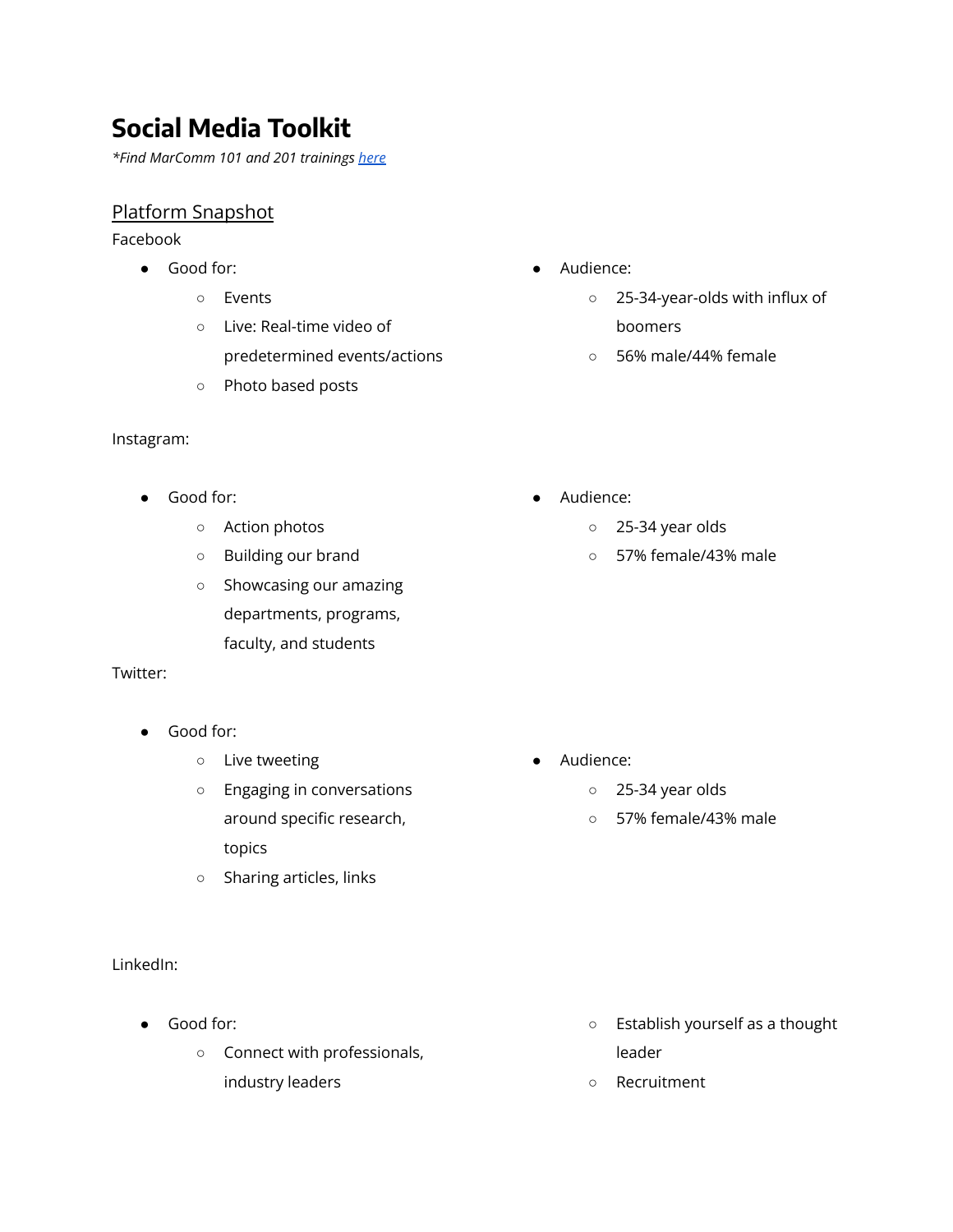○ 51% of college graduates use linkedin

○ 24% of millennials

- Audience:
	- Over 70% of LinkedIn users live outside of the U.S

# General Best Practices

- ➔ Create minimal text on images/graphics
- → Write concise/short post text
- ➔ **Don't create** new hashtags for everything
- ➔ Use photos, graphics, GIFs as much as possible
- → Link to our CBE, Research portal, or lab websites when possible
- $\rightarrow$  Live tweet major events
- ➔ Post or forward breaking news/announcements within the first 30 minutes
- → Look for ways to incorporate 'behind the scenes' through an Instagram story or video
- → Look for local local angles, local influencers, local news outlets where we can play
- → Take advantage of trends, current events, and cultural moments
- $\rightarrow$  Reply and engage with comments
- → Use the correct image dimensions for each platform (see [here\)](https://sproutsocial.com/insights/social-media-image-sizes-guide/)

# CBE/UW Best Practices

- $\rightarrow$  Hashtags to use:
	- ◆ #UWdiscovers
	- ◆ #UWserves
	- ◆ #BeBoundless
	- ◆ #HuskyExperience
	- ◆ #ThisIsUW
	- ◆ #UWinnovates
- **→** Tag relevant parties list of social [handles](https://docs.google.com/spreadsheets/d/17CVIB6DjsnE8I47tvJLPkN5qQZoRl8zR6Ro8kWdZbEQ/edit#gid=116078362)
	- ◆ @UWBuiltEnv (twitter)
	- ◆ @UWBuiltEnvironments (instagram)
	- ◆ @UW (twitter)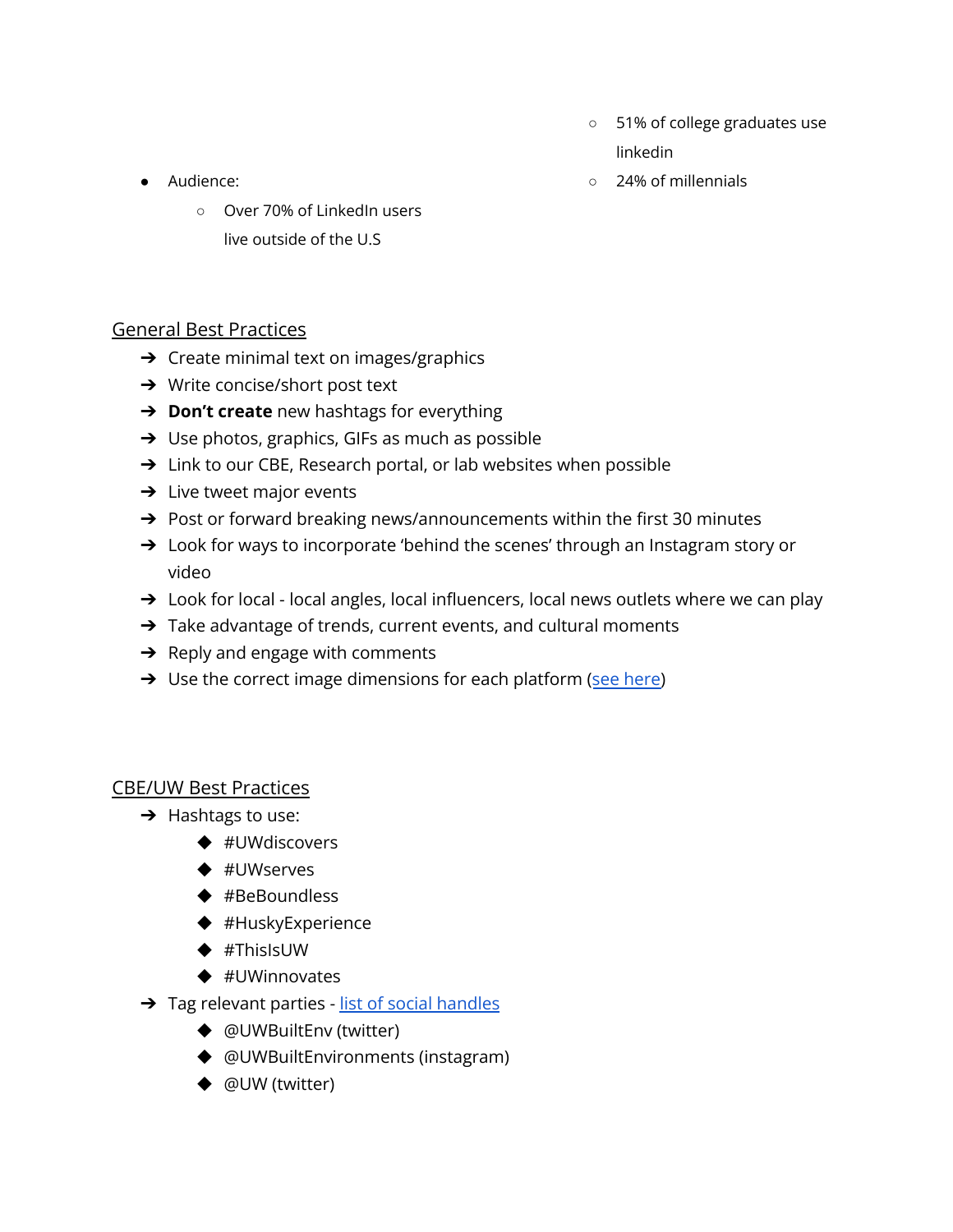◆ @UofWA (instagram)

## LinkedIn Best Practices

- **→** Post clickable, engaging content
- $\rightarrow$  Produce content that is audience specific
- $\rightarrow$  Share industry events and recaps
- $\rightarrow$  Keep your profile visually appealing
	- ◆ Profile and cover photo on your personal page

## Facebook Best Practices

- $\rightarrow$  Each post needs either a photo, video, or link
- $\rightarrow$  Post on FB at peak times
	- ◆ Wednesday at 11 am and 1 pm CST (source: Sprout Social)
		- Find your peak post times in Facebook analytics
- $\rightarrow$  Post on FB up to 3 times a day
- $\rightarrow$  Use only 1 2 hashtags
- $\rightarrow$  Utilize videos

## Instagram Best Practices

- → Use 8-15 hashtags on Instagram
- $\rightarrow$  Keep captions short & include emojis
- $\rightarrow$  Utilize videos and Stories
- ➔ Use student stories to highlight your department and programs
- $\rightarrow$  Use carousel posts to include more than one photo
- $\rightarrow$  Put links in Linktree not in the caption (unclickable)

## Twitter Best Practices

\*280 character limit

- $\rightarrow$  Use 1 3 hashtags
- $\rightarrow$  Use rectangular images on Twitter
- ➔ Concise/short post text